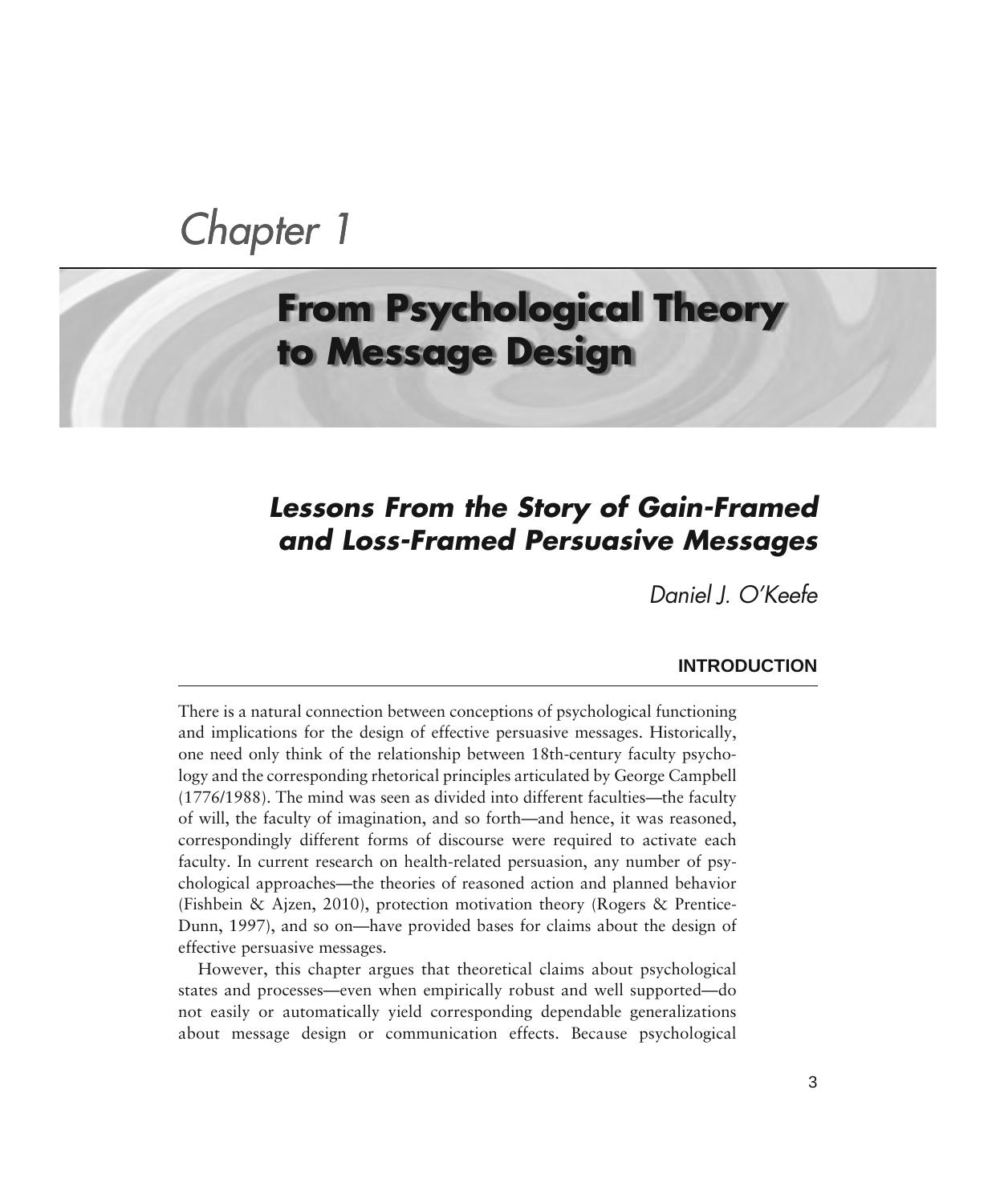theorizing provides an uncertain basis for recommendations about how to construct effective communications, moving from psychological phenomena to useful conclusions about communication design will require especially close attention to the reasoning that connects the two.

#### **GAIN-FRAMED AND LOSS-FRAMED MESSAGES**

As a concrete illustration of work relating psychological functioning to message design, this chapter discusses research concerning the relative persuasiveness of two kinds of persuasive appeal, namely, gain-framed and loss-framed appeals. A gain-framed appeal emphasizes the advantages of the advocated action or viewpoint; a loss-framed appeal emphasizes the disadvantages of not adopting the advocated view. So, for example, "If you wear sunscreen, you'll have attractive skin" is a gain-framed appeal; "If you don't wear sunscreen, you'll have unattractive skin" is a loss-framed appeal. Considerable research attention has been devoted to assessing the relative persuasiveness of messages invoking these two kinds of appeal.

Research on gain–loss appeal framing has been animated by a variety of ideas about human psychology, but—as will be seen—those ideas have turned out not to neatly fit the facts about gain–loss message framing effects. What follows discusses two different psychological approaches—one derived from the phenomena of negativity bias and loss aversion, the other derived from prospect theory—that have been used as a basis for expectations about the persuasive effects of gain-framed and loss-framed appeals. The hypotheses derived from these two approaches have been decisively disconfirmed by the empirical evidence. Thus, this chapter argues, the story of gain–loss persuasive message framing research illustrates the difficulty of reasoning from knowledge of psychological processes to conclusions about effective communication design.

# **NEGATIVITY BIAS, LOSS AVERSION, AND GAIN–LOSS MESSAGE FRAMING EFFECTS**

#### *Negativity Bias and Loss Aversion*

Two psychological phenomena—negativity bias and loss aversion—give grounds for supposing that, in general, loss-framed appeals will be more persuasive than gain-framed appeals.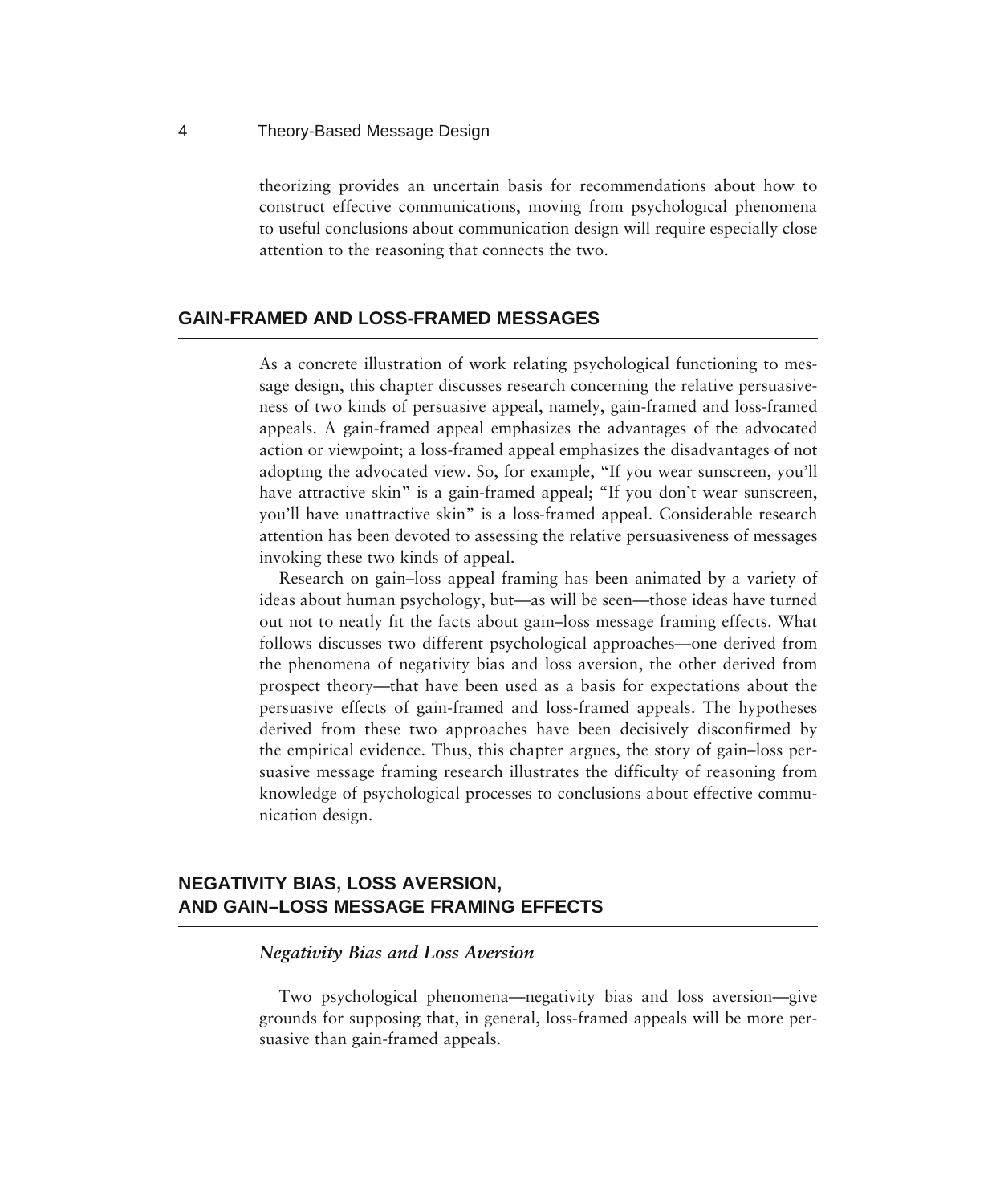*Negativity Bias.* Negativity bias is the heightened impact of, and sensitivity to, negative information (as opposed to otherwise-equivalent positive information; for a review, see Cacioppo, Gardner, & Berntson, 1997). This psychological phenomenon is manifest in a great many different ways. For example, negative information has a disproportionate impact on evaluations or decisions compared to otherwise-equivalent positive information (for reviews, see Kanouse, 1984; Rozin & Royzman, 2001; Skowronski & Carlston, 1989). Negative stimuli are preferentially detected, that is, detected at lower levels of input or exposure than are positive stimuli (Dijksterhuis & Aarts, 2003). Negative events generally evoke stronger and more rapid reactions than do positive events (for a review, see Taylor, 1991). As these various phenomena illustrate, negative information is generally more powerful than positive information.

*Loss Aversion.* Loss aversion, a phenomenon related to negativity bias, refers to people's general preference for avoiding losses as opposed to obtaining gains. That is, gains and losses are psychologically asymmetrical such that persons are typically more sensitive to losses than to otherwise-equivalent gains. Loss aversion can be seen to underlie the "endowment effect," in which people value a thing more if they possess it than if they do not, even when the object is otherwise identical (Kahneman, Knetsch, & Thaler, 1990); losing a thing is somehow more motivating than gaining that same thing. Similarly, promising factory workers an end-of-pay-period bonus if production targets are met has been found to be less effective in raising productivity than giving the bonus provisionally at the start of the pay period with the understanding that it will be retracted if those targets are not met (Hossain & List, 2009). In short, losses generally have greater motivating power than do gains.

#### *Application to Gain–Loss Message Framing*

The phenomena of negativity bias and loss aversion plainly suggest that loss-framed appeals will generally be more persuasive than gain-framed appeals. Loss-framed appeals emphasize losses or negative consequences (of noncompliance), whereas gain-framed appeals emphasize gains or positive consequences (of compliance), so loss-framed appeals should have a natural persuasive advantage.

Indeed, one of the earliest empirical comparisons of the persuasiveness of gain-framed and loss-framed appeals, by Meyerowitz and Chaiken (1987), explicitly invoked these phenomena. Meyerowitz and Chaiken's study compared the effectiveness of gain-framed and loss-framed messages for encouraging women to undertake breast self-examinations (BSE), and found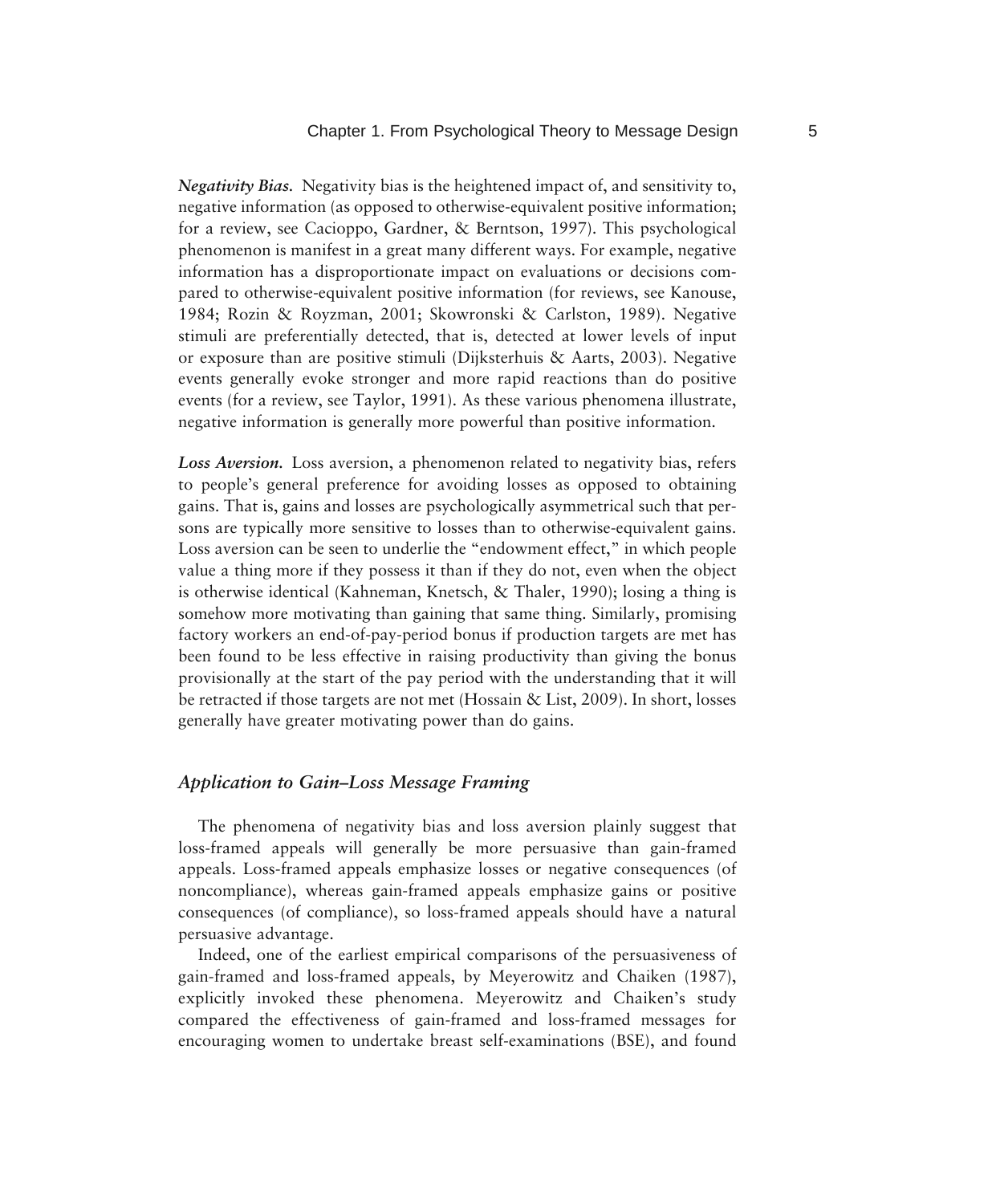a loss-framed appeal to be significantly more effective than a gain-framed appeal. As Meyerowitz and Chaiken suggested, negativity bias is a plausible explanation of their results:

Theorizing associated with the negativity bias effect in person perception and decision-making research . . . suggests that losses may be weighted more heavily than gains . . . . Thus it might be predicted that a pamphlet stressing the negative aspects of not doing BSE would have a greater persuasive impact than a pamphlet stressing the positive aspects of doing BSE. (pp. 501, 507)

Findings such as these, combined with the phenomena of negativity bias and loss aversion, make for a very appealing picture: Because loss-framed and gain-framed messages differentially connect with the fundamental psychological processes of loss aversion and negativity bias, loss-framed messages will naturally be more persuasive than gain-framed messages. And so it is that the research literature contains corresponding claims about the putative general persuasive advantage of loss-framed appeals: "Typically, loss frames are more persuasive than gain frames" (Johnson, Maio, & Smith-McLallen, 2005, p. 640). Or: When outcomes are "described either in terms of the positive effects of engaging in the action or the negative effects of failing to engage in the action . . . messages that emphasize the latter typically have greater impact" (Gilovich & Griffin, 2010, p. 576).

#### *The Empirical Evidence*

As plausible as it might seem to suppose that loss-framed persuasive appeals would naturally enjoy an advantage over gain-framed appeals—and as confident as the just-quoted assertions are about what research on this subject shows—the empirical evidence has decisively disconfirmed that supposition. O'Keefe and Jensen's (2006) meta-analytic review synthesized the results of 165 gain–loss message framing studies ( $N = 50,780$ ), and reported that the average difference in persuasiveness between gain-framed and loss-framed appeals, expressed as a correlation, was .02, a value not significantly different from zero. An update of that review, which added the subsequent studies concerning disease prevention behaviors that were included in the analyses of O'Keefe and Jensen (2007) and the subsequent studies concerning disease detection behaviors that were included in the analyses of O'Keefe and Jensen (2009), did not change this conclusion: Across 219 studies  $(N = 62,836)$ , the mean effect was  $r = .01$ , again not significantly different from zero (O'Keefe, 2011).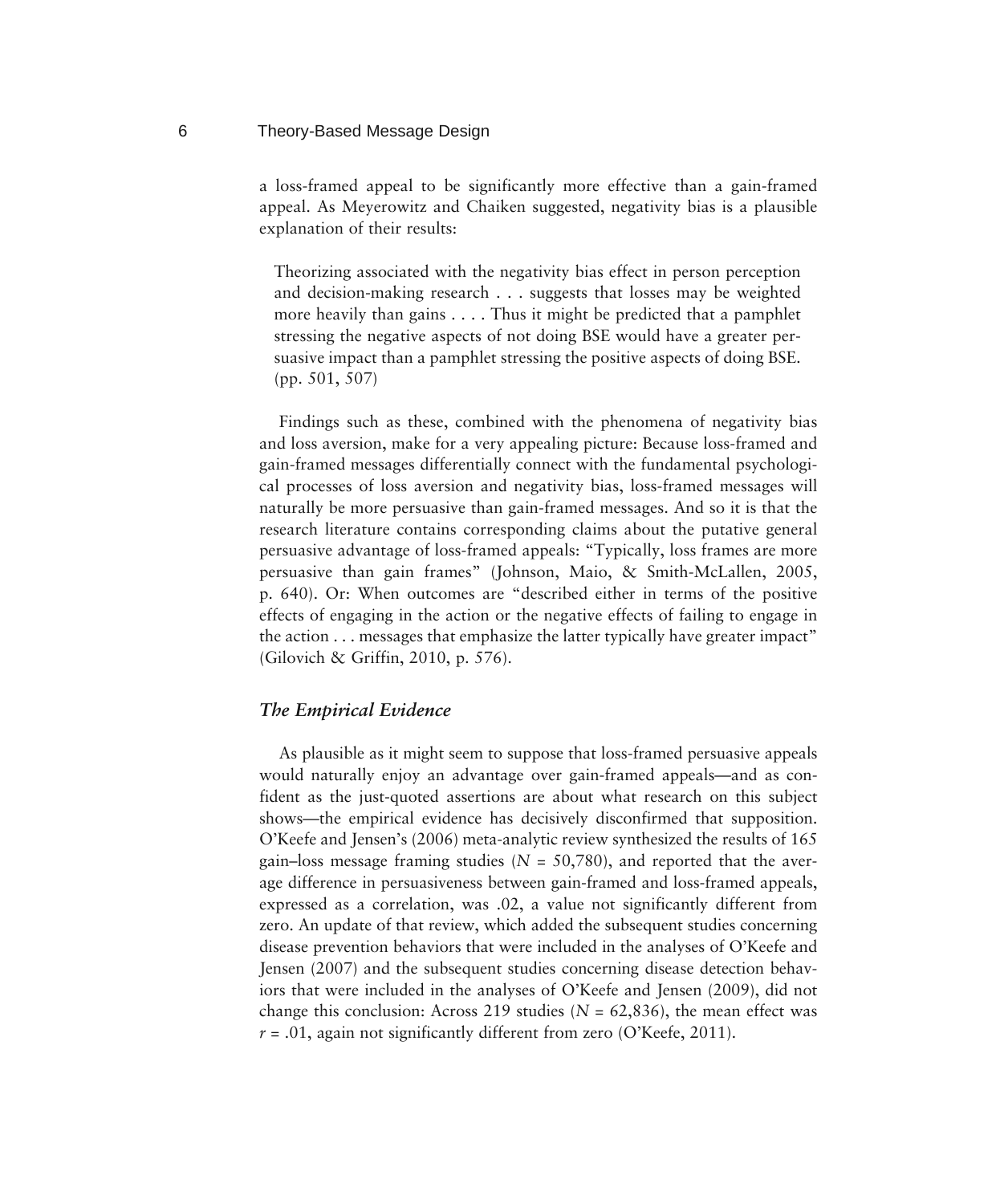In short, as powerful as the phenomena of negativity bias and loss aversion might be, the expected persuasive advantage for loss-framed appeals simply does not exist. There is no general difference in persuasiveness between gainframed and loss-framed appeals. However, it might be the case that some moderating factor is at work such that under some conditions loss-framed appeals will have the persuasive advantage, but under other conditions gain-framed appeals will be more persuasive. A theoretical basis for expecting such a moderating factor was provided by prospect theory—the subject of the next section.

## **PROSPECT THEORY AND GAIN–LOSS MESSAGE FRAMING PERSUASIVE EFFECTS**

#### *Prospect Theory*

Kahneman and Tversky's (1979) prospect theory is a model that aims to describe decision making in psychologically realistic ways. The previously mentioned psychological asymmetry of gains and losses poses a bit of a problem for various classical models of economic decision making, which treat these symmetrically (a \$5 gain and a \$5 loss are taken to be equivalent, but opposite, in value). Prospect theory, in an attempt to accommodate such findings, sought to describe how people actually value gains and losses.

In particular, prospect theory offers a description of the interplay of gain– loss framing and risk (uncertainty). The classic illustration is Tversky and Kahneman's (1981) study in which participants were asked to imagine that the United States is preparing for the outbreak of a disease that is expected to kill 600 people if nothing is done. Some participants were offered a choice between these two alternative courses of action: If option A (the certain, lessrisky option) is chosen, 200 people will be saved; if option B (the riskier—less certain—choice) is selected, there is a one third chance that 600 will be saved and a two thirds chance that no one will be saved. Other participants were offered a choice between these two alternatives: If option C is chosen, 400 people will die; if option D is chosen, there is a one third probability that no one will die and a two thirds probability that 600 people will die. Although the expected outcomes of the four alternatives are identical, in the first pair of options the outcome is described in terms of lives saved, whereas in the second pair of options the outcome is described in terms of deaths.

Faced with choosing between option A and option B, participants preferred the less-risky option A—but given the choice between option C and option D, participants preferred the more-risky option D. That is, participants were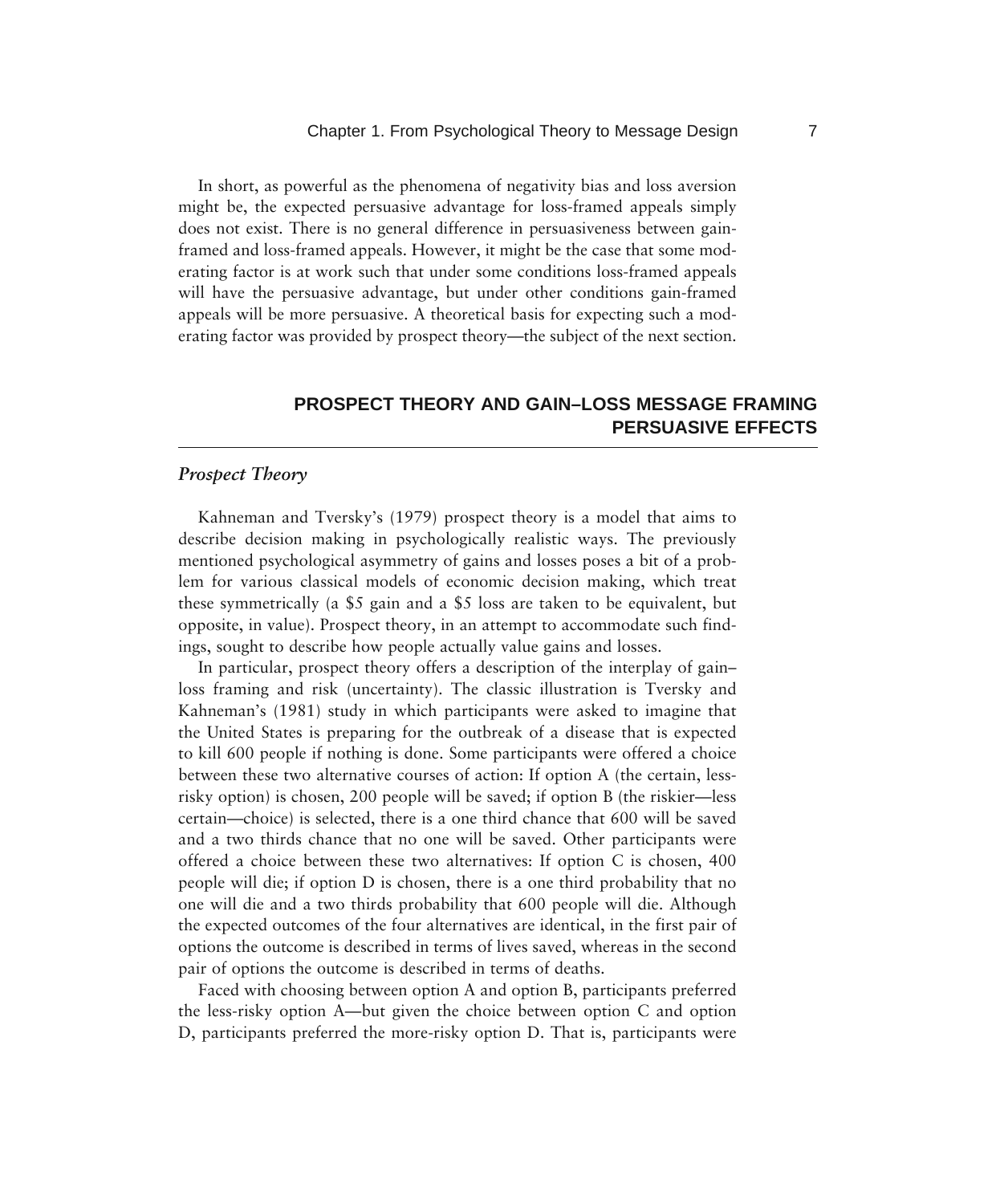more likely to prefer a risky (vs. less-risky) option when it was presented in a way that emphasized avoiding possible losses than when it was presented in a way that emphasized obtaining possible gains. (For a review of such studies, see Kuhberger, Schulte-Mecklenbeck, & Perner, 1999.) So, broadly put, people are willing to take chances to avoid losses, but are not so willing to take those same chances in order to obtain gains: "choices involving gains are often risk averse and choices involving losses are often risk taking" (Tversky & Kahneman, 1981, p. 453).

#### *Application to Gain–Loss Message Framing*

This prospect-theoretic analysis has been taken to suggest that the relative persuasiveness of gain-framed and loss-framed persuasive appeals will vary depending on the degree of risk involved in the relevant action, such that riskier actions will be more motivated by loss-framed appeals, whereas less-risky behaviors will be more encouraged by gain-framed appeals.

In the specific domain of health behaviors, the expectation has been that gain- and loss-framed appeals will be differentially persuasive for disease detection behaviors (such as mammography or breast self-examination) and disease prevention behaviors (such as using condoms or wearing sunscreen) by virtue of the differences in the risk associated with those behaviors: "the perceived uncertainty or risk (e.g., of finding an abnormality) associated with detection behaviors leads us to predict that loss-framed messages should be more persuasive in promoting them. However, prevention behaviors might not be perceived as risky at all," which suggests that "gain-framed messages may be more likely to facilitate performing prevention behaviors" (Salovey, Schneider, & Apanovitch, 2002, p. 394). So the prospect-theory–based expectation is that for disease detection behaviors, loss-framed appeals will be more persuasive than gain-framed appeals, but for disease prevention behaviors gain-framed appeals will be more persuasive than loss-framed appeals. The key underlying element is the perceived riskiness of the behavior, which yields a contrast between low-risk prevention behaviors and high-risk detection behaviors.

Meyerowitz and Chaiken's early finding that a loss-framed appeal was more persuasive than a gain-framed appeal concerning breast self-examination behavior certainly fit this analysis. Indeed, Meyerowitz and Chaiken (1987) pointed out that "these findings are consistent with prospect theory's framing postulate (Kahneman & Tversky, 1979), which asserts that loss framing maximizes risk-seeking behavior" (p. 506). And the results of several other studies also appeared to fit this picture. For example, Detweiler, Bedell, Salovey, Pronin, and Rothman (1999) found that a gain-framed appeal was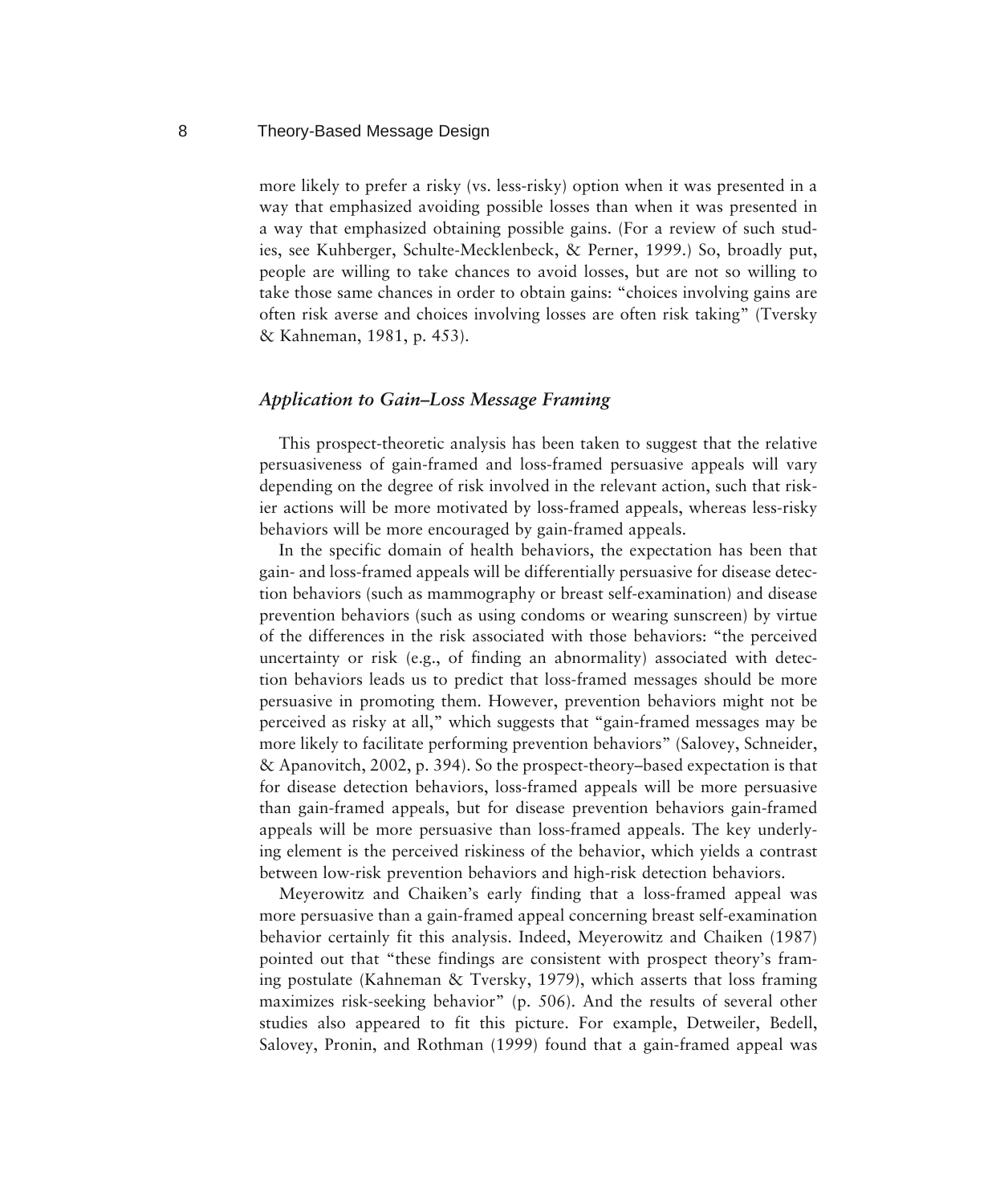significantly more persuasive than a loss-framed appeal for encouraging sunscreen use (a prevention behavior), and Kalichman and Coley (1995) reported that for encouraging HIV testing (a detection behavior), a loss-framed message was more persuasive than an unframed message.

Indeed, for some time now, the most common way of describing gain–loss message framing persuasive effects has been to say that gain-framed appeals have an advantage when prevention behaviors are being advocated but lossframed appeals have an advantage for detection behaviors—with the explanation based on prospect theory. For example: "There are a number of effects of message framing that have been consistently obtained. Detection behaviors generally are better promoted by loss-framed messages, but prevention behaviors seem better promoted by gain-framed messages" (Salovey & Wegener, 2003, p. 70). Or: "Gain-framed messages are more effective when the advocated behavior is prevention-oriented. Prevention behaviors are viewed as low-risk behaviors . . . . Loss-framed messages, on the other hand, appear to be more effective when the advocated behavior is detection-oriented. Detection behaviors . . . are perceived as high-risk" (U.S. Department of Agriculture, 2007, p. 2).

#### *The Empirical Evidence*

Despite the frequency with which it is claimed that gain-framed appeals are more persuasive for prevention behaviors but loss-framed appeals are more persuasive for detection behaviors, this generalization is not consistent with the accumulated empirical evidence.

Concerning disease prevention behaviors, O'Keefe and Jensen (2007) reported a meta-analytic review of 93 studies (with 21,656 participants). A small but statistically significant advantage emerged for gain-framed appeals (corresponding to a correlation of .03)—but this overall effect was attributable to a large effect for messages concerning dental hygiene behaviors (9 studies, mean  $r = .15$ ). No such effect obtained for other specific kinds of prevention behaviors (e.g., safer-sex behaviors, skin cancer prevention behaviors, exercise, and dietary behaviors). When the dental-hygiene cases were put aside, the remaining 84 studies of prevention behaviors did not yield a statistically significant difference between the persuasiveness of gain-framed and loss-framed appeals. In short, there does not appear to be any general advantage of gainframed appeals over loss-framed appeals for promoting disease prevention behaviors.

Concerning disease detection behaviors, O'Keefe and Jensen's (2009) metaanalysis of 53 studies (9,145 participants) yielded a similar pattern of effects.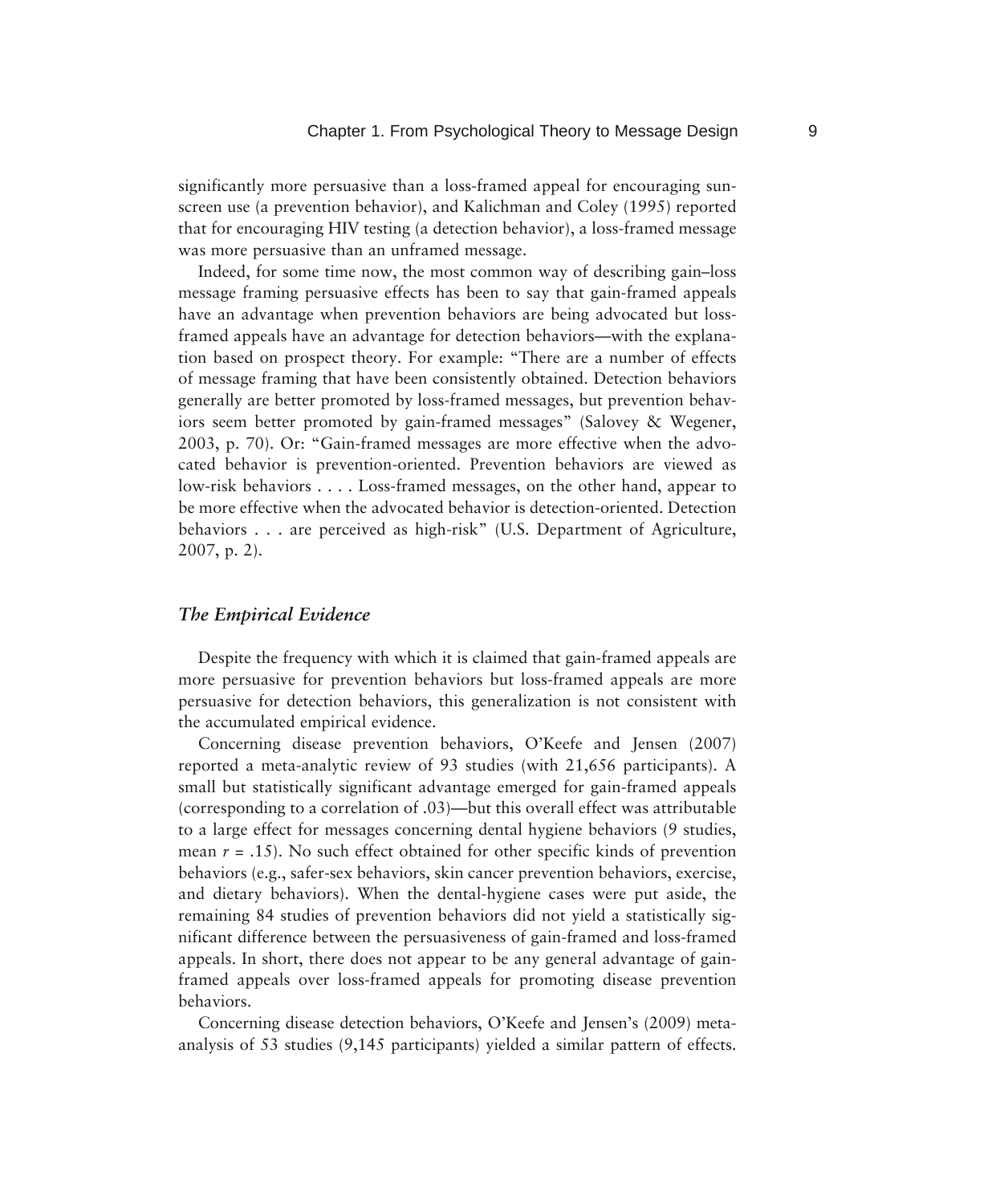A small but statistically significant advantage appeared for loss-framed appeals (corresponding to a correlation of –.04)—but this overall effect was attributable to an effect for messages concerning breast cancer detection (17 studies, mean  $r = -06$ ). No such effect obtained for other specific kinds of detection behaviors (detection of skin cancer, other cancers, dental problems, or miscellaneous other disease conditions). When the breast cancer cases were put aside, the remaining 36 studies of detection behaviors did not yield a statistically significant difference between the persuasiveness of gain-framed and loss-framed appeals. In short, there does not appear to be any general advantage of loss-framed appeals over gain-framed appeals for promoting disease prevention behaviors.

So as appealing as prospect-theoretic reasoning might be concerning how gain-framed and loss-framed messages should be differentially effective depending on whether the advocated action is a disease prevention behavior or a disease detection behavior, the expected differences in persuasiveness do not exist.

#### **DISCUSSION**

Negativity bias, loss aversion, and prospect theory all represent empirically well-grounded understandings of psychological states and processes. Each naturally provides a basis for inferences about what will make for successful persuasive messages: negativity bias and loss aversion appear to suggest that loss-framed appeals will generally be more persuasive than gain-framed appeals; prospect theory appears to suggest that the relative persuasiveness of gain- and loss-framed appeals will vary depending on whether the advocated action is a disease detection behavior or a disease prevention behavior.

And yet the expected communication effects are not to be found. Despite the existence of negativity bias and loss aversion, loss-framed appeals are not generally more persuasive than gain-framed appeals. Despite the appeal of prospect theory, gain- and loss-framed appeals are not differentially persuasive depending on whether the advocated action is a prevention behavior or a promotion behavior. In short, these well-grounded understandings of psychological states and processes have not guaranteed that messages designed in corresponding ways will produce the expected effects.

Two (related) questions naturally arise: How did this come about? And how can similar missteps be avoided in the future? In sorting out the answers to such questions, it will be useful to consider separately the two different kinds of psychological underpinnings for expectations about gain–loss message framing effects—negativity bias and loss aversion on the one hand, and prospect theory on the other.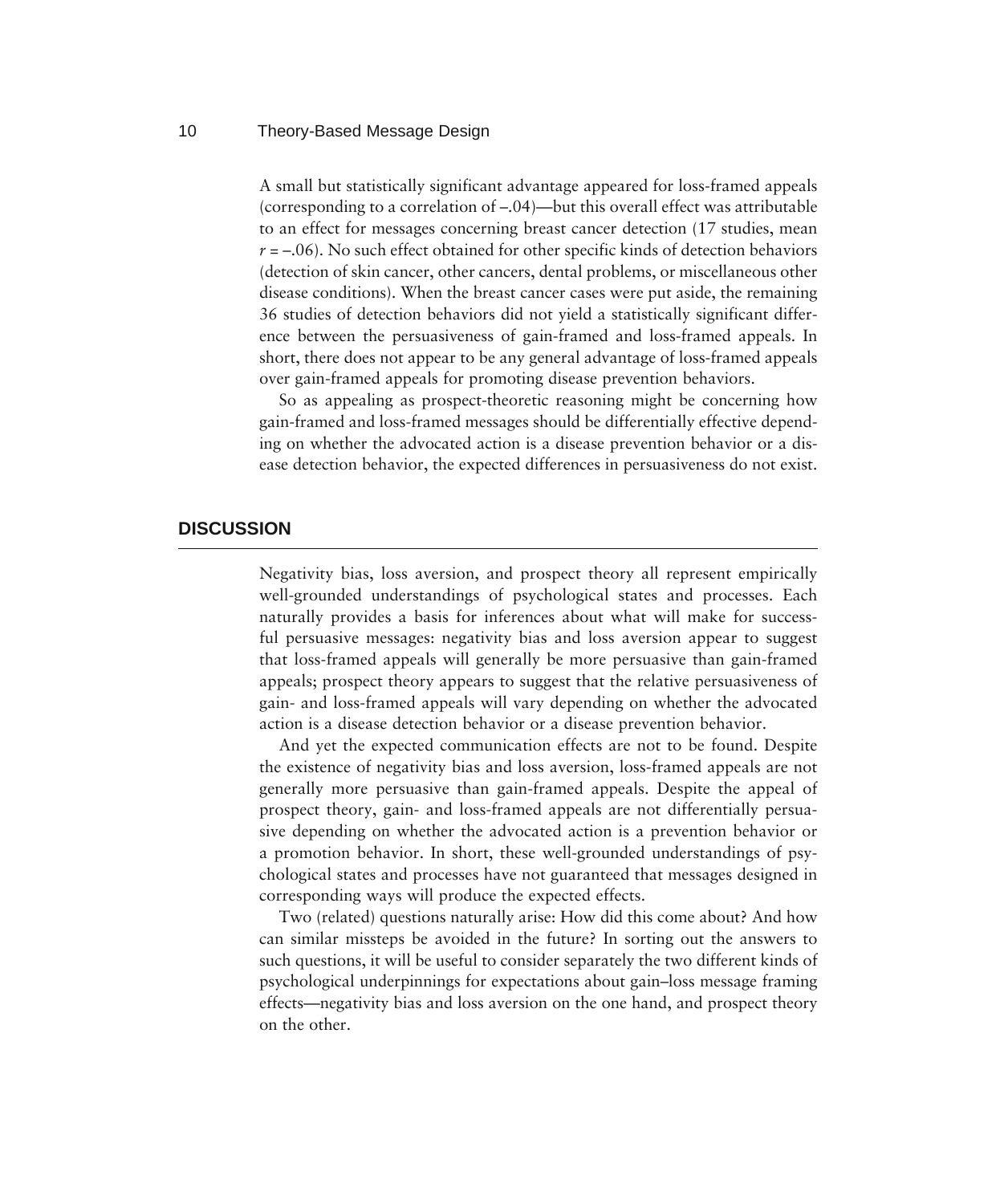#### *Negativity Bias and Loss Aversion Revisited*

It is not implausible to have supposed that loss aversion and negativity bias should be manifest in differential persuasiveness of gain-framed and loss-framed appeals. The divergence between this expectation and the empirical results, however, should immediately put researchers—and message designers —on notice that the inferential step from psychological phenomena to message design is perhaps a little more difficult than one might have expected.

Still, given the plausibility of the supposition that loss-framed appeals will generally be more persuasive than gain-framed appeals, it is worth considering the possibility that in some fashion the expected negativity effect has been masked—that some aspect of the design of these gain–loss persuasion studies has prevented negativity bias and loss aversion from having their usual effects. And a little reflection will suggest an appealing potential culprit, namely, the way in which the experimental messages phrased the consequences under discussion.

As noted by several commentators (e.g., Wilson, Purdon, & Wallston, 1988), gain-framed and loss-framed appeals can each take two different forms. A gain-framed appeal, in emphasizing the desirable consequences of compliance, might mention either positive states that result from compliance ("Wearing sunscreen will increase the chances of having attractive skin") or negative states that are avoided by compliance ("Wearing sunscreen will decrease the risk of skin cancer"). A loss-framed appeal, in emphasizing the undesirable consequences of noncompliance, might mention either positive states that are foregone by noncompliance ("Not wearing sunscreen will reduce the chances of having attractive skin") or negative states that result from noncompliance ("Not wearing sunscreen will increase the risk of skin cancer").

As is probably apparent, this sort of linguistic variation might well be expected to interfere with the appearance of negativity-bias effects in this domain. For example, if a researcher compared a loss-framed appeal with positive language (e.g., "attractive skin," "healthy skin," "long life," etc.) against a gain-framed appeal with negative language (e.g., "skin cancer," "tumors," "premature death," etc.), the expected persuasive advantage of the loss-framed appeal might be undermined.

To permit negativity bias and loss aversion to manifest themselves, a more specific sort of experimental comparison is wanted. Specifically, the comparison of interest is between a gain-framed appeal that uses exclusively positive language (to describe the outcomes of compliance) and a loss-framed appeal that uses exclusively negative language (to describe the outcomes of noncompliance). This provides the desired contrast between a thoroughly positive message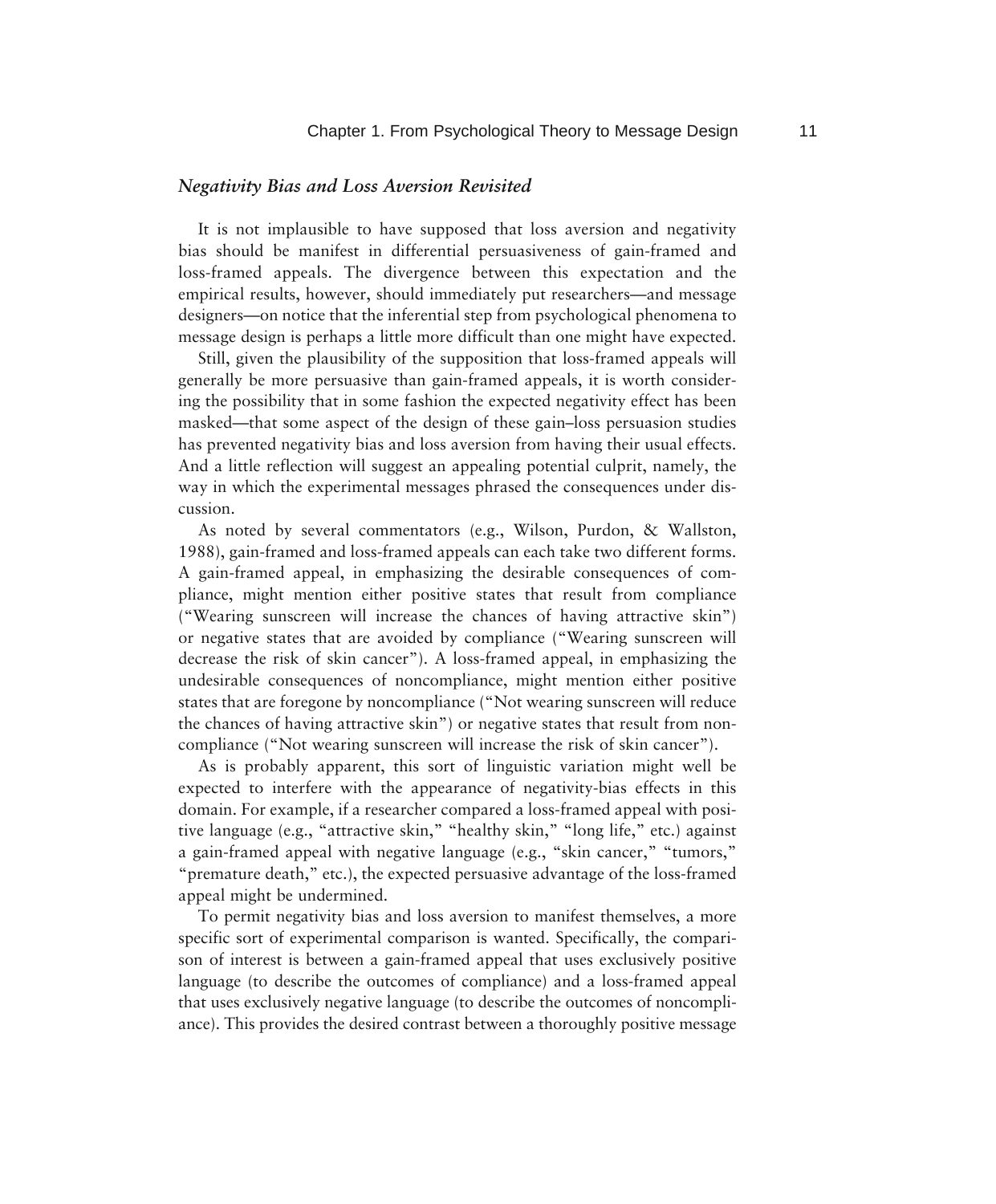and a thoroughly negative message, and so should—given negativity bias processes—produce a substantial persuasive advantage for the loss-framed appeal.

O'Keefe and Jensen's (2006) meta-analytic review identified 17 studies (with 20,568 participants) that provided just such a comparison. But there was no statistically significant difference in persuasiveness between gain- and loss-framed appeals in these studies (the average effect size, expressed as a correlation, was –.01). And in O'Keefe's (2011) updated analysis of 20 such studies (with 21,213 participants), this same result obtained (a nonsignificant mean effect size of  $-.01$ ). In short, even under experimental conditions that should maximize the appearance of negativity-bias effects and loss-aversion effects, there is no difference in the persuasiveness of gain-framed and lossframed appeals.

Two points are worth noticing here. The first is simply that there is no general persuasive advantage of loss-framed appeals over gain-framed appeals, even under theoretically favorable conditions. As powerful as negativity bias and loss aversion may be, these phenomena just do not manifest themselves straightforwardly in the persuasive effects associated with gain-framed and loss-framed messages.

The second is that there are nuances to be considered in moving from abstract categories such as "negative information" or "losses" to concrete message elements. In the present case, this is illustrated by the various ways in which (for example) undesirable outcomes might be represented—as the occurrence of some bad event or as one's missing out on the possibility of some good event. As it happens, this particular subtlety did not serve to mask negativity bias effects as one might have expected. But this nevertheless serves as an example of the potential intricacies in moving from abstract message categories (as suggested by psychological theorizing) to concrete messages.

#### *Prospect Theory Revisited*

As discussed above, the application of prospect theory to gain–loss message framing persuasive effects generated the expectation that loss-framed appeals will be more persuasive than gain-framed appeals for (relatively risky) disease detection behaviors, whereas gain-framed appeals will be more persuasive than loss-framed appeals for (relatively non-risky) disease prevention behaviors. But there is good reason to suppose that prospect theory's application to gain–loss message framing effects was perhaps not thought through quite as carefully as it might have been. Specifically, the application of prospect theory to the question of gain–loss persuasive message framing arguably went amiss in two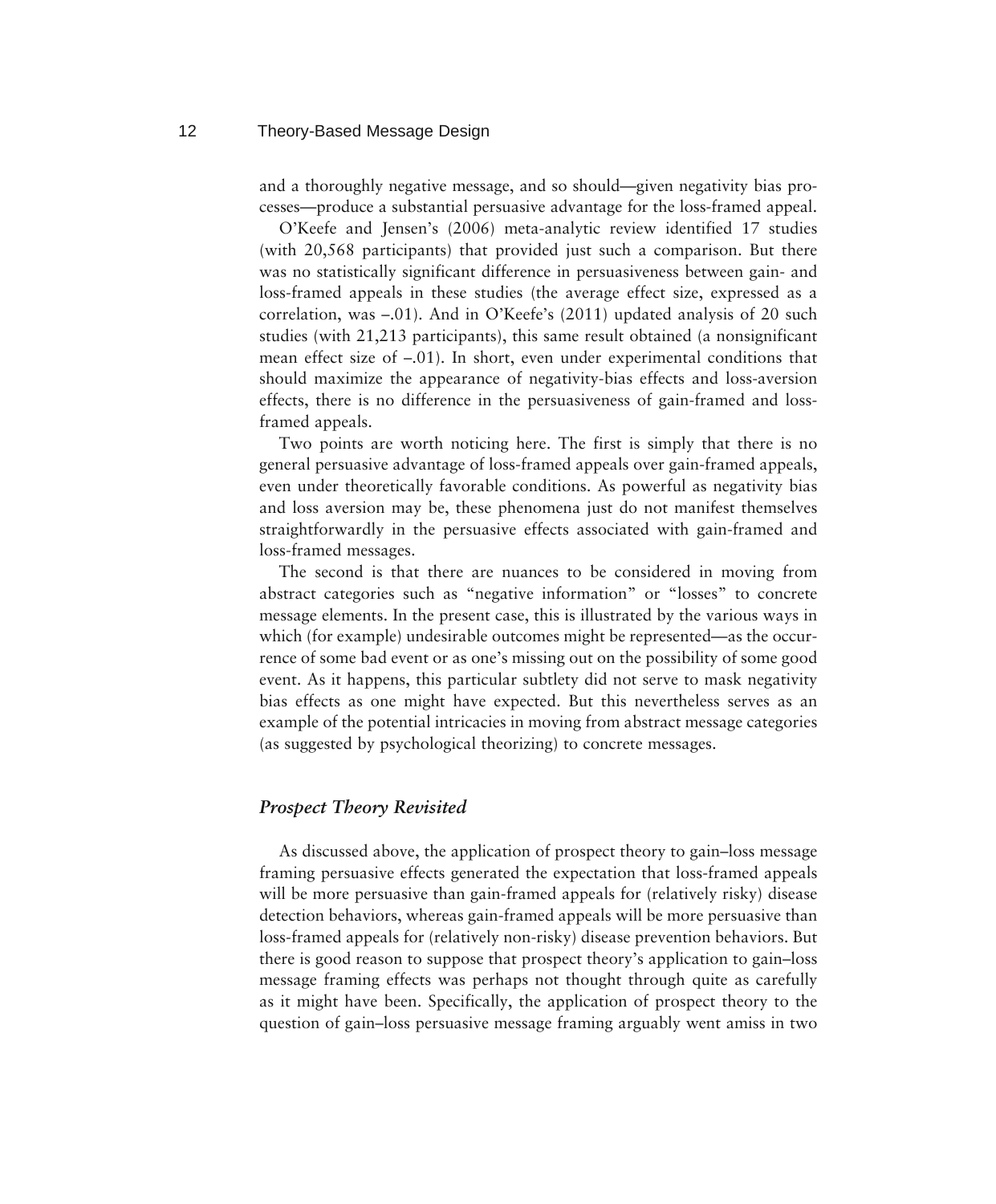ways. The first involved misapprehension of the nature of "risk" in prospect theory; the second concerned misapprehension of the behavioral alternatives with which prospect-theoretic analyses are concerned.

*Misapprehension of "Risk" in Prospect Theory.* In a colloquial sense, something that is "risky" is dangerous. Understood in this way, disease detection behaviors are relatively risky (undergoing disease screening might lead to the discovery of an abnormal condition) but prevention behaviors are relatively not risky (there is not much danger in eating fruits and vegetables).

But in prospect theory, *risk* refers to uncertainty about outcomes, not dangerousness; a "riskless" option is one that yields the outcome "with certainty," no matter the desirability or undesirability of the outcome (Kahneman & Tversky, 1979, p. 263). So, for example, leaping from an airplane at 10,000 feet without a parachute is not a risky behavior in prospect theory terms because the outcome is certain. Understood in this way, it is not clear that disease detection behaviors and disease prevention behaviors differ in perceived risk (i.e., uncertainty of outcomes). People might plausibly suppose that the outcomes of a disease prevention behavior are uncertain ("If I eat more fruits and vegetables, I might or might not still have a heart attack")—and that degree of perceived uncertainty could be the same as for disease detection behaviors ("If I undergo a colonoscopy, I might or might not turn out to have colon cancer").

But these two different meanings of risk—dangerousness and uncertainty seem not to have been fully appreciated in some applications of prospect theory to persuasive message framing. Consider, for example, the suggestion that "prevention behaviors might not be perceived as risky at all; they are performed to deter the onset or occurrence of a health problem. Thus, choosing to perform prevention behaviors is a risk-averse option; it maintains good health" (Salovey, Schneider, & Apanovitch, 2002, p. 394; similarly, see Rothman & Salovey, 1997, p. 5). This description treats prevention behaviors as not "risky" because those behaviors are not dangerous—but this is not prospect theory's sense of risk.

So it seems faulty to have supposed that, in prospect-theoretic terms, disease prevention behaviors are relatively not risky (i.e., are relatively certain in outcome) and disease detection behaviors are relatively risky (i.e., are relatively uncertain in outcome). And the source of this misstep may well have been the confusion of a colloquial sense of "risk" with prospect theory's technical sense of "risk."

*Misapprehension of Behavioral Alternatives in Prospect Theory.* The circumstance with which prospect theory is concerned is one in which persons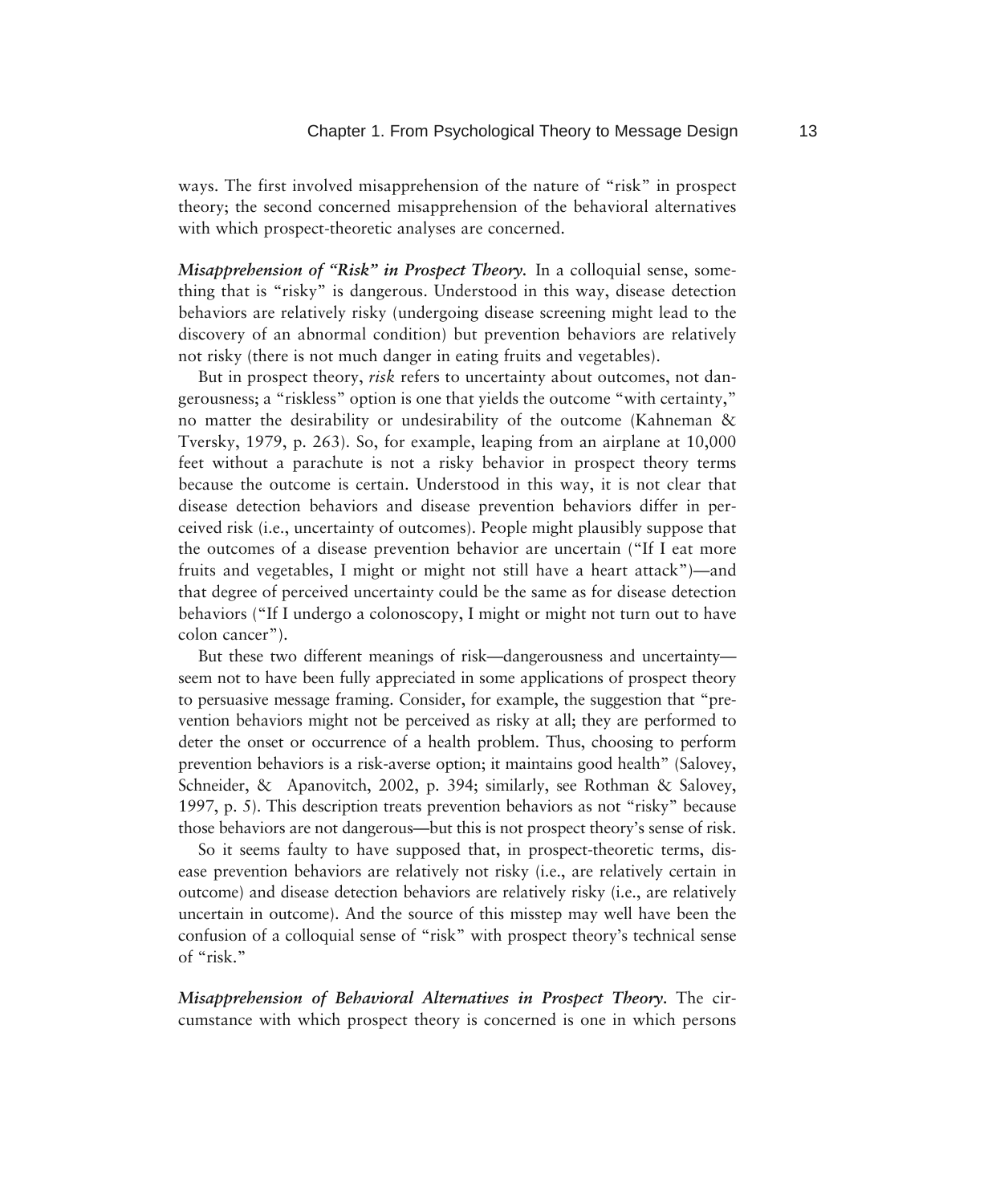are faced with choosing between two behavioral alternatives that differ in the degree of risk (i.e., the degree of certainty of outcomes). In the disease-problem research scenario described earlier, participants chose between one option with certain outcomes and one option with uncertain outcomes. For example, option A was low-risk (high certainty: it was certain that 200 people would be saved), whereas option B was high-risk (low certainty: there was a one-third chance that 600 would be saved and a two-thirds chance that no one would be saved). And the prospect-theory analysis was that people would display greater preference for the uncertain-outcome option (the riskier option) if losses were emphasized rather than gains. Notice, thus, that the canonical situation of prospect-theoretic interest is one in which a person is faced with choosing between two behavioral options that differ in relative riskiness.

But the usual application of prospect theory to message framing does not refer to circumstances in which the behavioral options differ in riskiness. Rather, this application of prospect theory has generally focused on the perceived riskiness of a single behavior (e.g., undergoing mammography) or of a behavioral category (e.g., disease detection behaviors)—not on the relative perceived riskiness of two behavioral *options.* (For an exception, see Meyerowitz & Chaiken, 1987, p. 501, n2.) The only difference-in-riskiness emphasized by this application is, curiously, the contrast between (putatively high-risk) disease detection behaviors and (putatively low-risk) disease prevention behaviors—curious, because people do not ordinarily have to choose *between* prevention and detection.

So if prospect-theory ideas are to be applied to the domain of gain–loss message framing, the appropriate way would seem to be to think of the receiver as choosing between two options—behavioral performance and nonperformance—that might differ in riskiness (certainty of outcomes). But for two reasons, even this application seems dubious. First, it is not clear that performance and nonperformance of (say) a disease prevention behavior will differ in perceived riskiness (uncertainty of outcome). For example, a person could well think "I might or might not get skin cancer if I do wear sunscreen, and I might or might not get skin cancer if I don't wear sunscreen." That is, the outcome of performance and the outcome of nonperformance might be perceived as roughly equally uncertain.

Second, performance and nonperformance of a health behavior generally do not have the same long-run expected outcome while differing only with respect to the certainty of that outcome. Notice that in the classic disease-problem scenario, the two presented options have the same long-run expected outcome. (With option A 200 people would be saved, and with option B there was a one-third chance that 600 would be saved and a two-thirds chance that no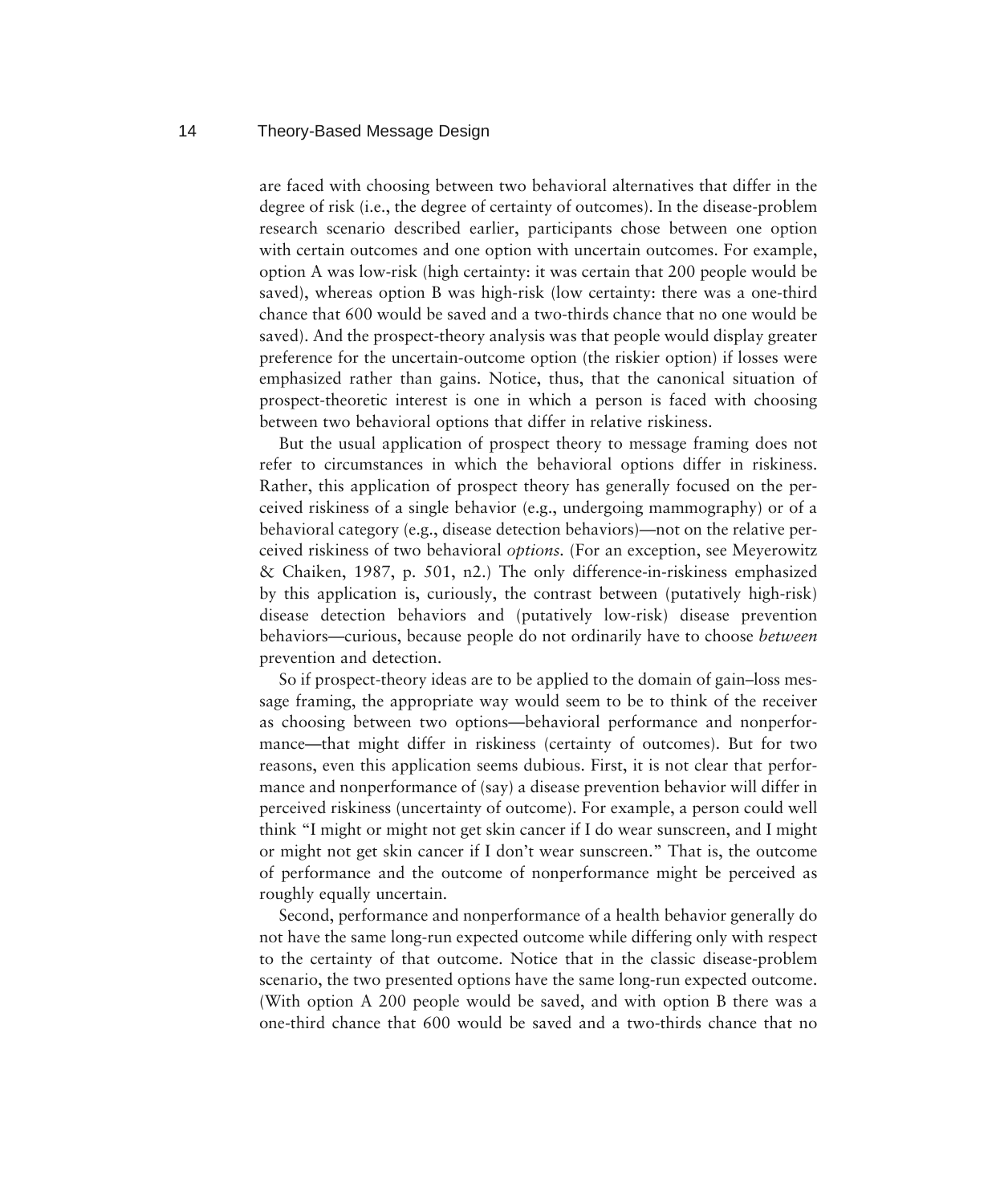one would be saved—which yields a long-run expected outcome of 200 saved with option B.) By contrast, wearing sunscreen and not wearing sunscreen do not have the same long-run outcome. The implication is that even this contemplated revised application of prospect theory to persuasion situations encounters complexities that prevent straightforward application of prospect theory.

In sum, the kinds of behavioral choices of interest to prospect theory do not seem to be the kinds of behavioral choices of interest to those studying the persuasive effects of message variations. Small wonder, then, that the application of prospect-theoretic reasoning to gain–loss persuasive message framing effects should have yielded such a tangled mess.

*Summary.* Applications of prospect theory to the problem of persuasive message design appear to have involved two misapprehensions—one concerning the meaning of "risk" and one concerning the nature of the behavioral alternatives of interest. Taken together, these led to hypotheses that turned out to be inconsistent with the empirical evidence about persuasive message framing.

### **MOVING FROM PSYCHOLOGY TO COMMUNICATION**

Psychological theory and research provide an appealing basis for the design of persuasive messages, but as the story of gain–loss message framing research shows, this enterprise can too easily go off the rails. So how might such missteps be avoided in the future? The present analysis underwrites two general recommendations.

First, and most simply, the difference between an understanding of psychological processes and an understanding of communication processes should be acknowledged. Generalizations about psychological states and processes even when well-evidenced—do not easily or automatically yield corresponding generalizations about message design or communication effects. Sound conclusions about what makes for effective messages require direct evidence about message effects.

To put this first point another way: Messages do not necessarily map easily or straightforwardly onto psychological processes or states. The claim is not that understandings of psychological processes cannot possibly provide any guidance whatever for message design, but only that such understandings cannot be guaranteed to be a sufficient basis for decisions about message design. The best evidentiary basis for conclusions about effective message design is direct evidence about message effects—not evidence of psychological processes that then is used to underwrite inferences about what will make for effective communication.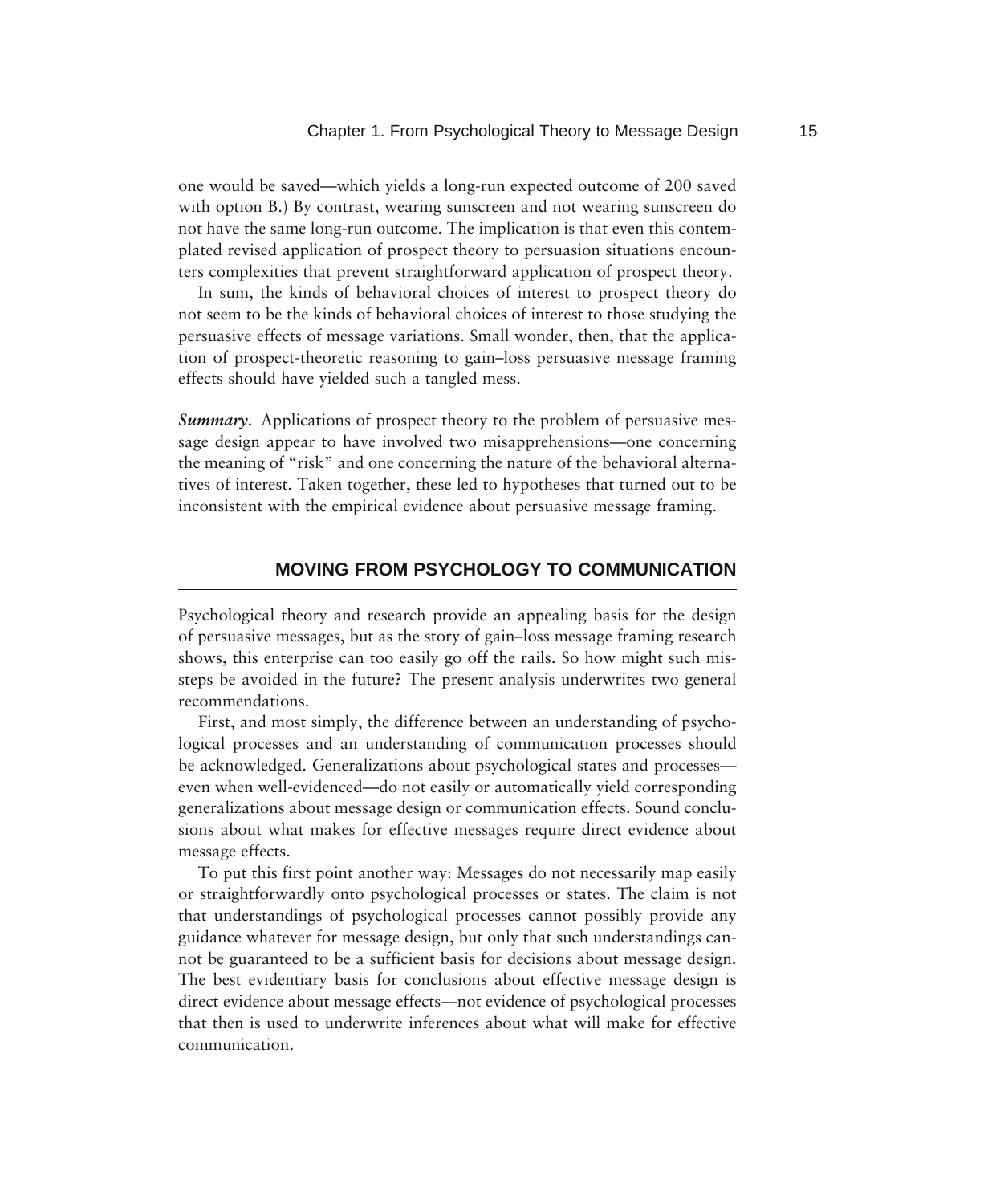Second, when psychological phenomena *are* used as a basis for hypotheses about communication phenomena, special attention should be given to the reasoning that connects the two. The logical structure that is used to reason from psychological theorizing to hypotheses about message effects fits the abstract argument form of *modus ponens,* an argument form with two premises namely, "P" and "if P then Q"—that straightforwardly yield a conclusion, "Q." In the context of scientific theorizing, this reasoning form can be seen to underlie the derivation of hypotheses from theories. The two premises are (a) "Theory T is true" and (b) "If theory T is true, then observation O will be true (i.e., observation O will obtain)." The logical implication—the prediction from the theory—is that "observation O will be true."

Consider, for example, how negativity bias was used as a basis for expectations about gain–loss message framing effects. The reasoning was roughly (a) "negativity bias is real" and (b) "if negativity bias is real, then loss-framed appeals will be more persuasive than gain-framed appeals," which generates the hypothesis that "loss-framed appeals will be more persuasive than gainframed appeals."1 This hypothesis turned out to be false—and the disconfirmation of that hypothesis has logical consequences for the assessment of the premises on which it was based. Given that the hypothesis is false, then at least one of the two premises (from which it was derived) must be false. However, the evidence for the existence of negativity bias is so extensive as to make it implausible that the premise "negativity bias is real" is false. So the culprit presumably must be the premise that "if negativity bias is real, then loss-framed appeals will be more persuasive than gain-framed appeals."2 That is, the root of the problem lies in the reasoning that was used to connect negativity bias to message effects.

Something similar can be said to have happened in the application of prospect theory to gain–loss message framing effects. The source of difficulty was not prospect theory, but the reasoning used to connect prospect theory to gain–loss message framing effects—and specifically confusions about the meaning of "risk" and about the kinds of behavioral alternatives of prospect-theoretic interest.

Apparently, then, moving from general psychological phenomena or models to concrete hypotheses about message design and communication effects requires considerable vigilance. However tempting it is to suppose that "because the mind (or brain) works in such-and-such a way, messages should therefore be designed thus-and-so," such reasoning can all too easily stumble. And, as illustrated here, loose reasoning about how to apply psychological ideas to communication situations is unlikely to yield satisfactory results.

Indeed, the difficulties in reasoning from knowledge of psychological processes to conclusions about effective message design underscore the need for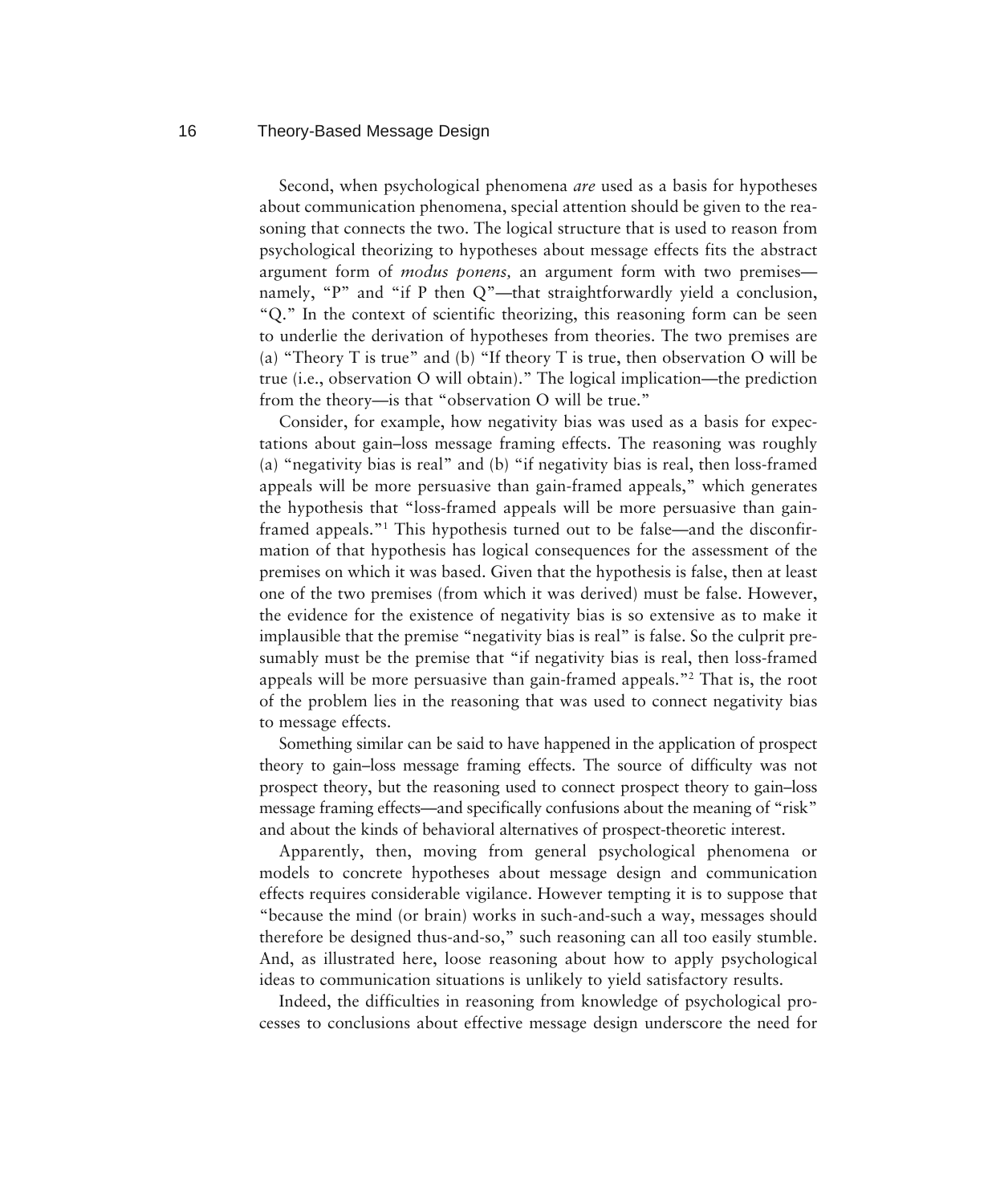direct evidence about message effects. Even with secure knowledge about how the mind works, it is quite a challenge to use that knowledge to effectively deduce how messages will work. Now perhaps this means that the mind is not really understood as well as one might hope, but at a minimum it suggests caution about too easily advancing claims about how communication works on the basis of beliefs about human psychology.

#### **Conclusion**

Research concerning the persuasive effects of gain-framed and loss-framed messages has been animated by various psychological bases, especially negativity bias, loss aversion, and prospect theory. These phenomena have been used to underwrite inferences about how and why gain-framed and lossframed messages should differ in persuasiveness, but those inferences have not been consistent with the empirical evidence about persuasive effects. Thus it appears that theoretical claims about psychological states and processes—even when empirically robust and well supported—do not easily yield corresponding dependable generalizations about message design or communication effects. The difficulty of reasoning from knowledge of psychological processes to conclusions about effective communication emphasizes the contrast between these enterprises and underscores the need for direct evidence about message effects.

#### **References**

- Cacioppo, J. T., Gardner, W. L., & Berntson, G. G. (1997). Beyond bipolar conceptualizations and measures: The case of attitudes and evaluative space. *Personality and Social Psychology Review, 1,* 3–25.
- Campbell, G. (1988). *The philosophy of rhetoric* (Rev. ed.; L. Bitzer, ed.), Carbondale: Southern Illinois University Press. (Original work published 1776)
- Detweiler, J. B., Bedell, B. T., Salovey, P., Pronin, E., & Rothman, A. J. (1999). Message framing and sunscreen use: Gain-framed messages motivate beach-goers. *Health Psychology, 18,* 189–196.
- Dijksterhuis, A., & Aarts, H. (2003). On wildebeests and humans: The preferential detection of negative stimuli. *Psychological Science, 14,* 14–18.
- Duhem, P. (1962). *The aim and structure of physical theory* (P. P. Wiener, trans.). New York: Atheneum. (Original work published 1914)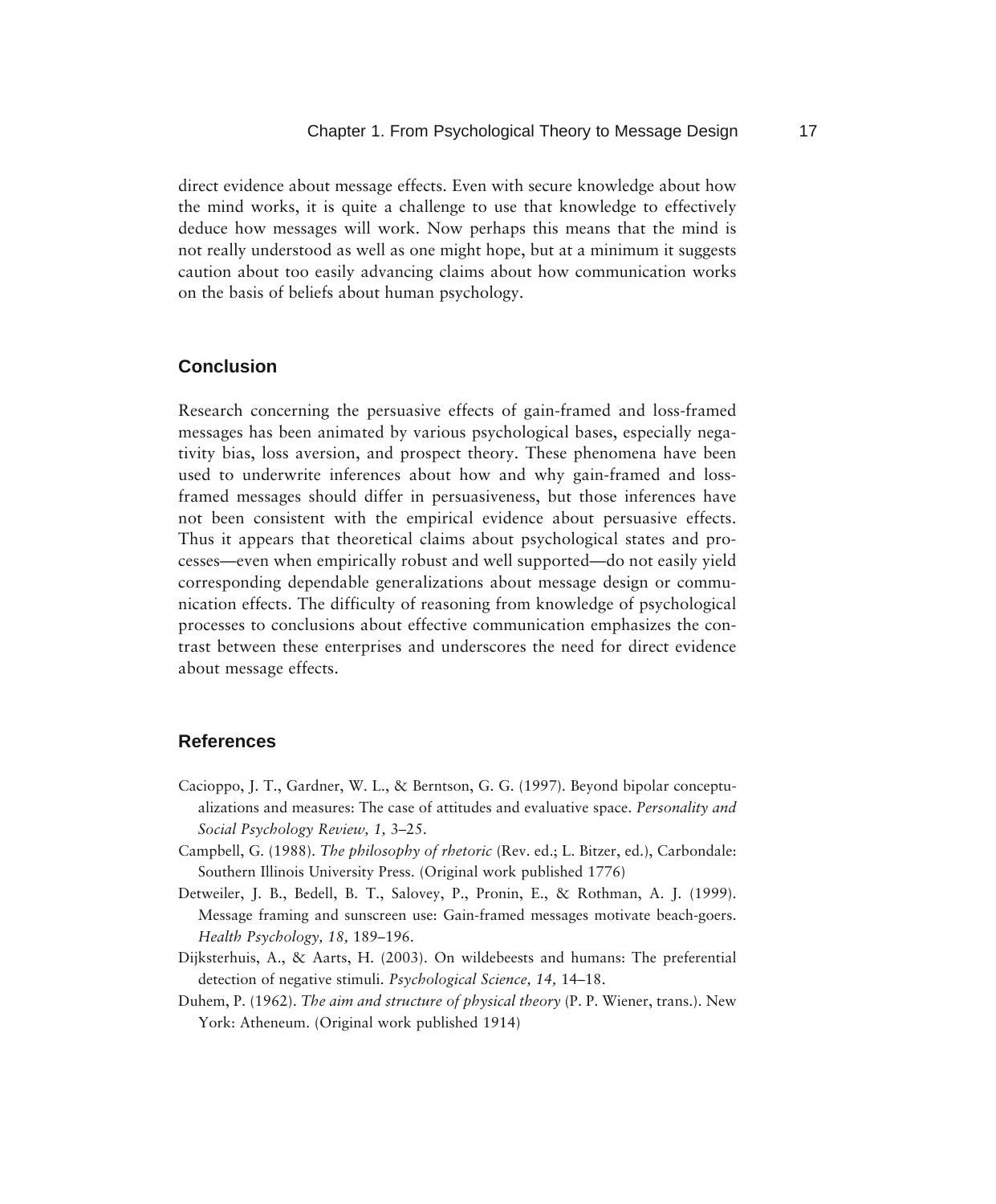- Fishbein, M., & Ajzen, I. (2010). *Predicting and changing behavior: The reasoned action approach.* New York: Psychology Press.
- Gilovich, T. D., & Griffin, D. W. (2010). Judgment and decision making. In S. T. Fiske, D. T. Gilbert, & G. Lindzey (Eds.), *Handbook of social psychology* (5th ed., Vol. 1, pp. 542–588). Hoboken, NJ: John Wiley.
- Hossain, T., & List, J. (2009). *The behavioralist visits the factory: Increasing productivity using simple framing manipulations.* National Bureau of Economics Research Working Paper 15623. Available online: http://www.nber.org/papers/w15623
- Johnson, B. T., Maio, G. R., & Smith-McLallen, A. (2005). Communication and attitude change: Causes, processes, and effects. In D. Albarracin, B. T. Johnson, & M. P. Zanna (Eds.), *The handbook of attitudes* (pp. 617–669). Mahwah, NJ: Lawrence Erlbaum.
- Kahneman, D., Knetsch, J. L., & Thaler, R. H. (1990). Experimental tests of the endowment effect and the Coase theorem. *Journal of Political Economy, 98,* 1325–1348.
- Kahneman, D., & Tversky, A. (1979). Prospect theory: An analysis of decision under risk. *Econometrica, 47,* 263–291.
- Kalichman, S. C., & Coley, B. (1995). Context framing to enhance HIV-antibodytesting messages targeted to African American women. *Health Psychology, 14,* 247–254.
- Kanouse, D. E. (1984). Explaining negativity biases in evaluation and choice behavior: Theory and research. *Advances in Consumer Research, 11,* 703–708.
- Kuhberger, A., Schulte-Mecklenbeck, M., & Perner, J. (1999). The effects of framing, reflection, probability, and payoff on risk preference in choice tasks. *Organizational Behavior and Human Decision Processes, 78,* 204–231.
- Meyerowitz, B. E., & Chaiken, S. (1987). The effect of message framing on breast selfexamination attitudes, intentions, and behavior. *Journal of Personality and Social Psychology, 52,* 500–510.
- O'Keefe, D. J. (2011). Generalizing about the persuasive effects of message variations: The case of gain-framed and loss-framed appeals. In T. van Haaften, H. Jansen, J. de Jong, & W. Koetsenruijter (Eds.), *Bending opinion: Essays on persuasion in the public domain* (pp. 117–131). Leiden, The Netherlands: Leiden University Press.
- O'Keefe, D. J., & Jensen, J. D. (2006). The advantages of compliance or the disadvantages of noncompliance? A meta-analytic review of the relative persuasive effectiveness of gain-framed and loss-framed messages. *Communication Yearbook, 30,* 1–43.
- O'Keefe, D. J., & Jensen, J. D. (2007). The relative persuasiveness of gain-framed and loss-framed messages for encouraging disease prevention behaviors: A meta-analytic review. *Journal of Health Communication, 12,* 623–644.
- O'Keefe, D. J., & Jensen, J. D. (2009). The relative persuasiveness of gain-framed and loss-framed messages for encouraging disease detection behaviors: A meta-analytic review. *Journal of Communication, 59,* 296–316.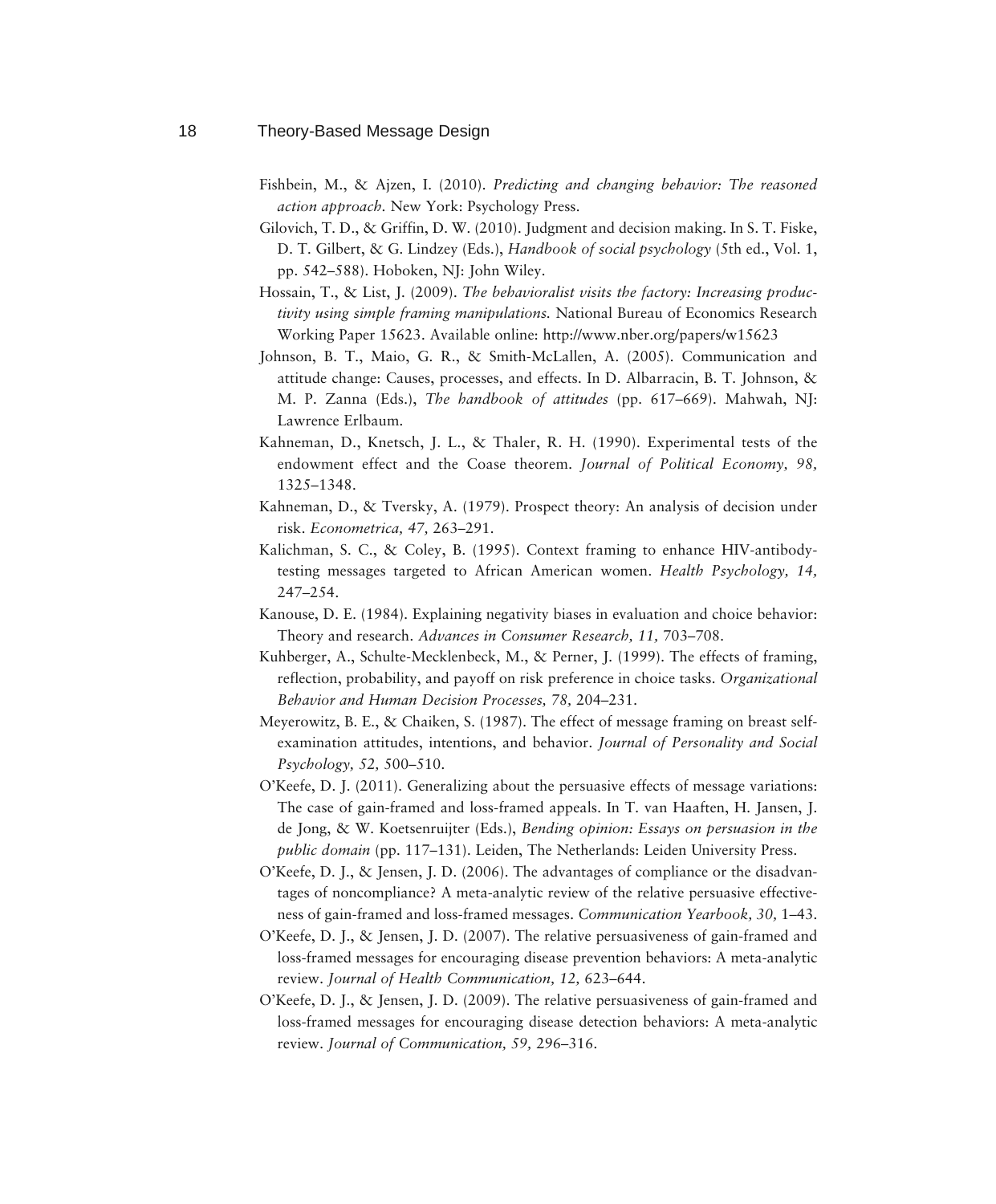- Rogers, R. W., & Prentice-Dunn, S. (1997). Protection motivation theory. In D. Gochman (Ed.), *Handbook of health behavior research: Vol. 1. Personal and social determinants* (pp. 113–132). New York: Plenum.
- Rothman, A. J., & Salovey, P. (1997). Shaping perceptions to motivate healthy behavior: The role of message framing. *Psychological Bulletin, 121,* 3–19.
- Rozin, P., & Royzman, E. B. (2001). Negativity bias, negativity dominance, and contagion. *Personality and Social Psychology Review, 5,* 296–320.
- Salovey, P., Schneider, T. R., & Apanovitch, A. M. (2002). Message framing in the prevention and early detection of illness. In J. P. Dillard & M. Pfau (Eds.), *The persuasion handbook: Developments in theory and practice* (pp. 391–406). Thousand Oaks, CA: Sage.
- Salovey, P., & Wegener, D. T. (2003). Communicating about health: Message framing, persuasion, and health behavior. In J. Suls & K. Wallston (Eds.), *Social psychology foundations of health and illness* (pp. 54–81). Oxford, UK: Blackwell.
- Skowronski, J. J., & Carlston, D. E. (1989). Negativity and extremity biases in impression formation: A review of explanations. *Psychological Bulletin, 105,* 131–142.
- Taylor, S. E. (1991). Asymmetrical effects of positive and negative events: The mobilization-minimization hypothesis. *Psychological Bulletin, 110,* 67–85.
- Tversky, A., & Kahneman, D. (1981). The framing of decisions and the psychology of choice. *Science, 211,* 453–458.
- U.S. Department of Agriculture (USDA). (2007). *Nutrition education research brief: Message framing, use of interactive technology to tailor messages, and intervention intensity.* Alexandria, VA: U.S. Department of Agriculture, Food and Nutrition Service.
- Wilson, D. K., Purdon, S. E., & Wallston, K. A. (1988). Compliance to health recommendations: A theoretical overview of message framing. *Health Education Research: Theory and Practice, 3,* 161–171.

#### **Notes**

1. One may note here the misstep invited by evidence confirming the predicted observation O—the mistake of concluding that the theory T must be true because the predicted observation O was confirmed. This is the familiar fallacy of affirming the consequent (reasoning from "if T then O" and "O" to the unjustified conclusion "T").

2. Actually, the situation is more complicated than this, because no theory by itself straightforwardly implies any particular observation, as noted long ago by Duhem (1914/1962, esp. pp. 162, 187–190). Moving from theoretical statements to expected observations requires a set of "auxiliary hypotheses," and so a disconfirmed expectation about an observation doesn't disconfirm the theory specifically but rather disconfirms the bundle of theory-plus-auxiliary-hypotheses as a package. Though not entirely without interest in the present context, this complexity does not influence the force of the argument being advanced here.